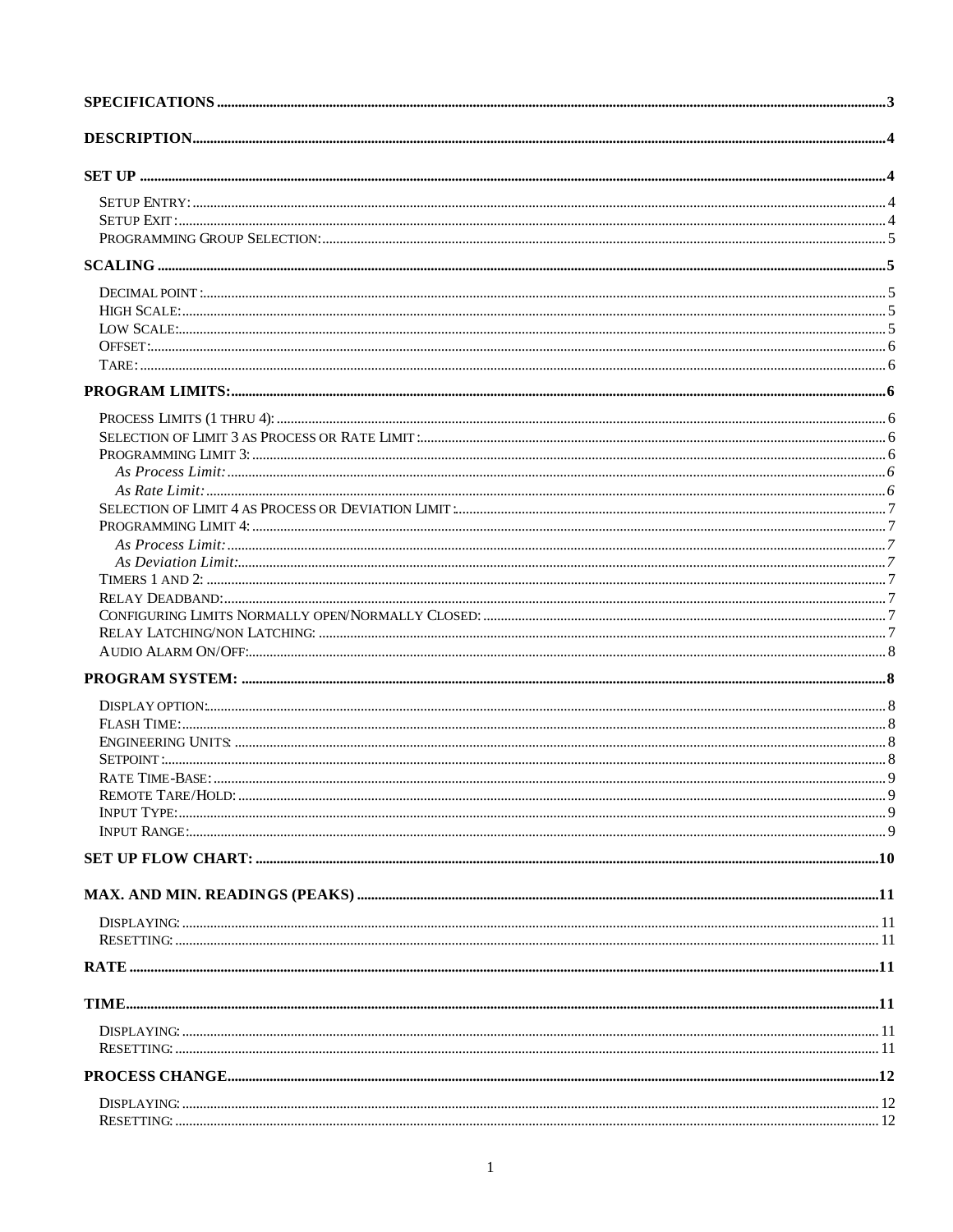| Displaying: 13 |  |
|----------------|--|
|                |  |
|                |  |
|                |  |
|                |  |
|                |  |
|                |  |
|                |  |
|                |  |
|                |  |
|                |  |
|                |  |
|                |  |
|                |  |
|                |  |
|                |  |
|                |  |
|                |  |
|                |  |
|                |  |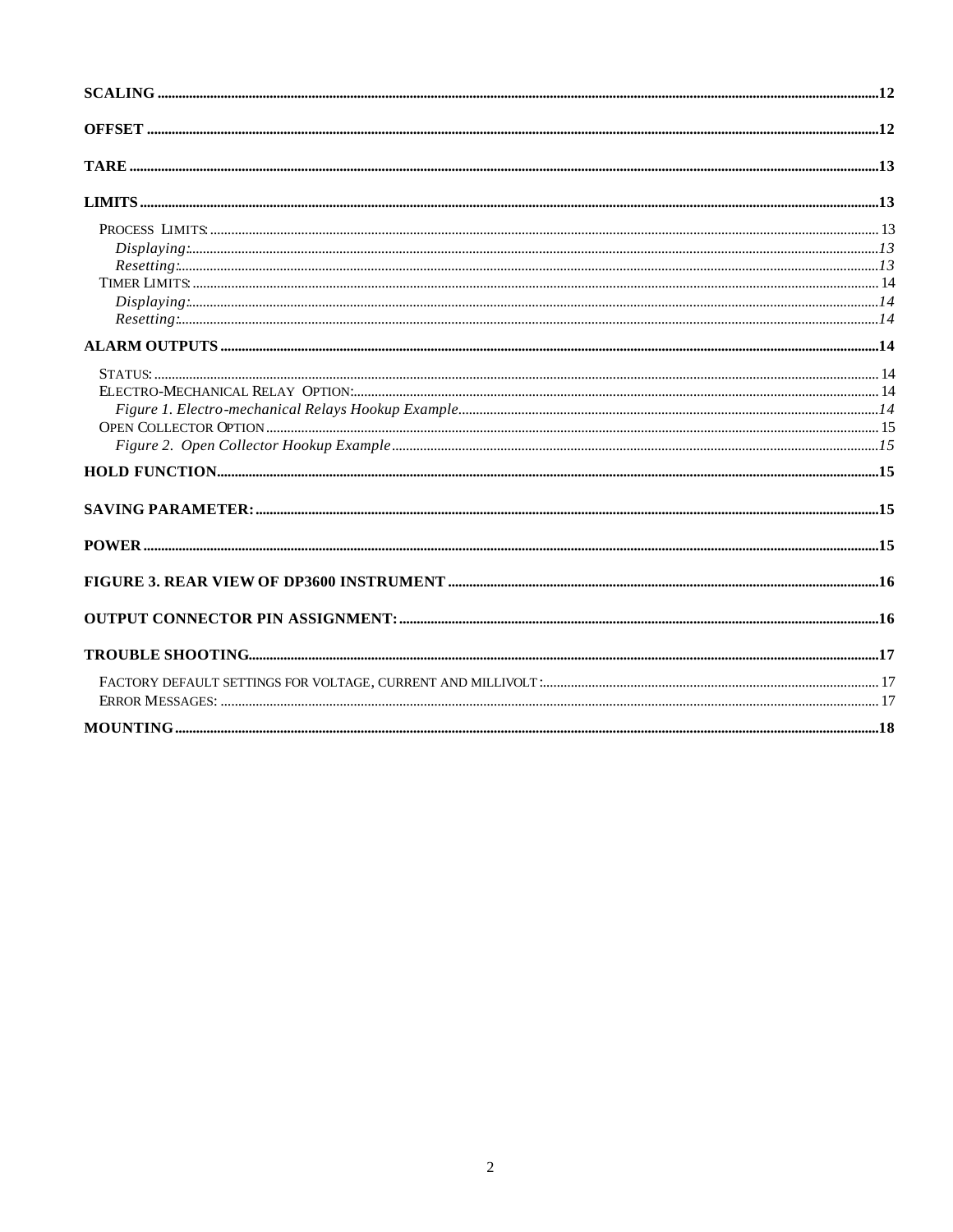## SPECIFICATIONS

(typical @ 25 C and rated supply voltage unless otherwise specified).

#### STANDARD INPUT:

\* 4 - 20 MA, 10 - 50 MA, 0 - 5 VDC, 0 - 10 VDC

#### EXTERNAL HOLD:

\* An external low level signal applied to the HOLD pin on the rear connector will initiate hold function.

#### ANALOG TO DIGITAL CONVERSION:

- \* 41/2 Digit A/D conversion.
- \* Dual slope integrating converter.
- \* Conversion Rate: seven conversions per second typical.

#### INPUT IMPEDANCE

- $*$  100 OHMS for 4-20 ma  $40$  ohms for 10-50 ma
- \* 1 megohm for voltage input

#### POWER REQUIREMENTS (choice of three supply ranges):

- $*$  120 VAC -- 60Hz
- \* 240 VAC -- 50Hz
- \* 7.5 VDC -- 12VDC @ 900 ma

#### DIMENSIONS:

- \* Case: 3.60" x 1.75" x 7"
- \* Bezel size: 4.40" x 2.25" x 0.45"
- \* Extruded Aluminum enclosure
- DISPLAY:
	- \* Red 7-segment LED display, 0.39 inch (10mm) digit height.
	- \* Negative Polarity indication.
	- \* Over range indication: HELP.
	- \* Display Test: Briefly displays 8888 on power up.

#### RELAYS (optional):

\* Single pole double throw, 1 Ampere @ 28VDC or 0.5 amp @ 120VAC, resistive.

#### OPEN COLLECTOR:

\* Open collector drive: 5vdc @ 50ma each (maximum of six outputs)

#### SCALING:

\* Programmable from 1-30000 units

#### OFFSET:

\* Programmable from 0-30000 units

#### TARE:

• Programmable and is equal to the value of programmed scale.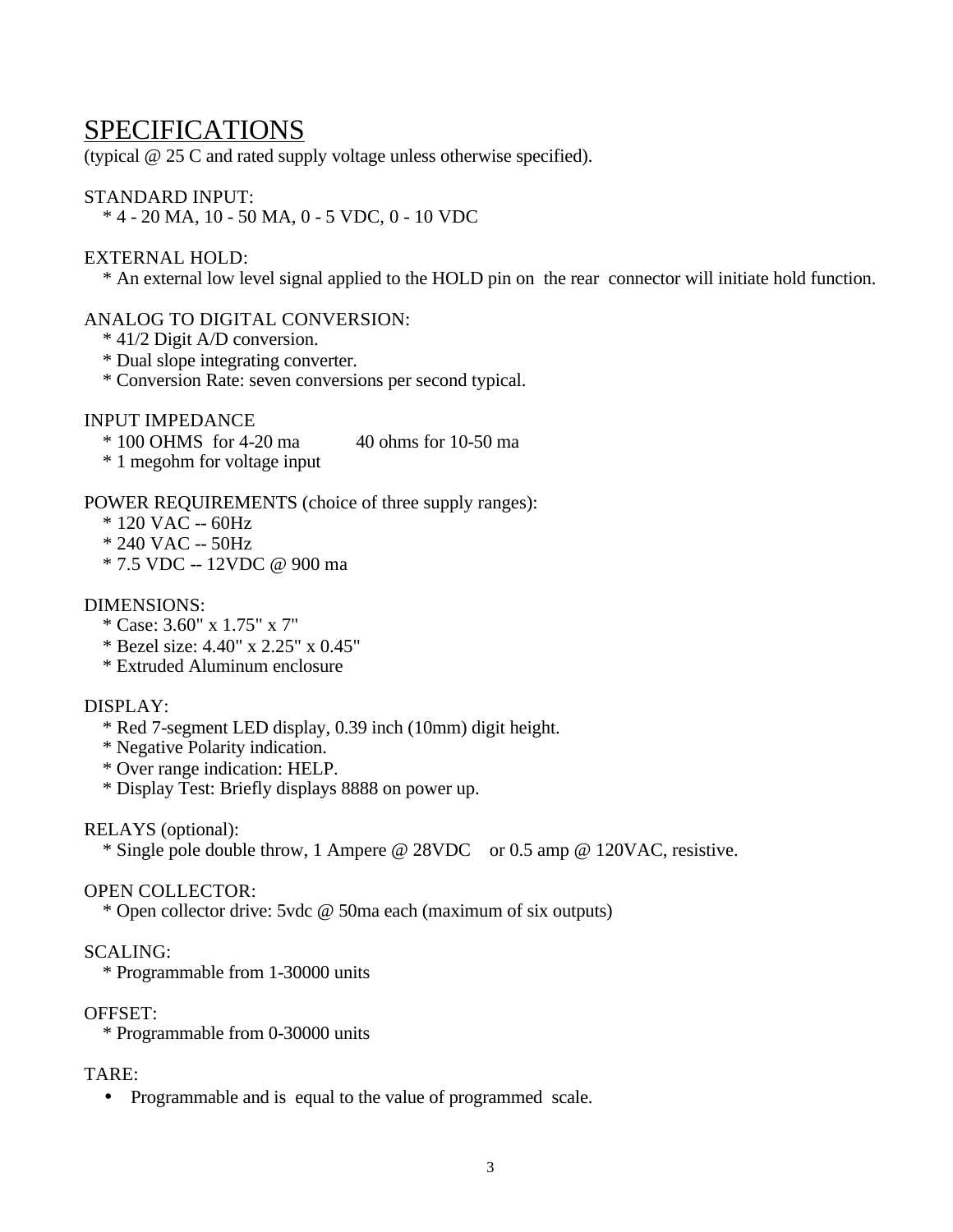## DESCRIPTION

The DP3600 series of instruments are micro-processor based intelligent monitors that are capable of performing several tasks in addition to displaying the process variable. The micro-processor technology used in the system design has provided these instruments a cost and performance edge that is simply not possible with analog systems.

Various process parameters monitored by the system can be displayed by pushing appropriate keys on the front panel e.g. LMT1, Peak etc. The respective parameter will be displayed for as long as the key is kept pressed. Alternatively, if the key is pressed and then released, the monitor will display the particular parameter briefly and then go back to process variable display mode. Each key works either by itself or in combination with other keys to perform various functions.

The system has a warning mode where it displays **'HELP'** any time a wrong key or sequence of keys is pressed. Also incase of over/under range the 'HELP' sign will be displayed constantly.

The system has six limit alarms, four for process and two timers. One of the four process limits can be figured to work as rate limit (LIMIT 3) while another process limit (LIMIT 4) can be programmed to work s deviation limit. All limit alarms can be operated in two different modes. The first one is non latching mode in which the relays reset automatically as soon as process, rate or deviation falls below the limit (minus the relay dead-band). The second one is latching mode. In this mode the relays will stay energized even after the parameter falls below the programmed limit. They can be reset manually only.

The very first thing required before monitoring the process would be to configure the personality of the unit to fit your particular application. This will allow the process variable to be read in a more comprehensible manner. Configuration is done by going into the SETUP mode and programming such parameters as SCALE, OFFSET, RELAY DEADBAND etc.

## SET UP

#### *Setup Entry:*

To get into setup mode, press the TIME/SET UP key twice. This will get you into the setup mode and will be indicated by displaying of the message '**ENTR PC'** (for 'Enter PassCode'). At this point enter the pass code for your system. The pass code entry, which is four digits long, keeps unauthorized personnel from changing system parameters. Each key is marked with a small digit in one of its corners. Pass-code is a combination of these digits and for this system it is **3254**. Three attempts at entering the correct pass-code are allowed. Any time a wrong digit is entered the display will read 'HELP'. If a person fails to enter correct pass-code in three attempts, the system automatically exits SETUP mode. To try again, you have to get into the setup mode by pushing **'SETUP'** key twice.

#### *Setup Exit:*

To exit SETUP mode at any point, simply push RESET key and hold it till display reads 'SAVING' (SAVING indicates that programmed parameters are being saved in Electrically erasable programmable read only memory -- EEPROM).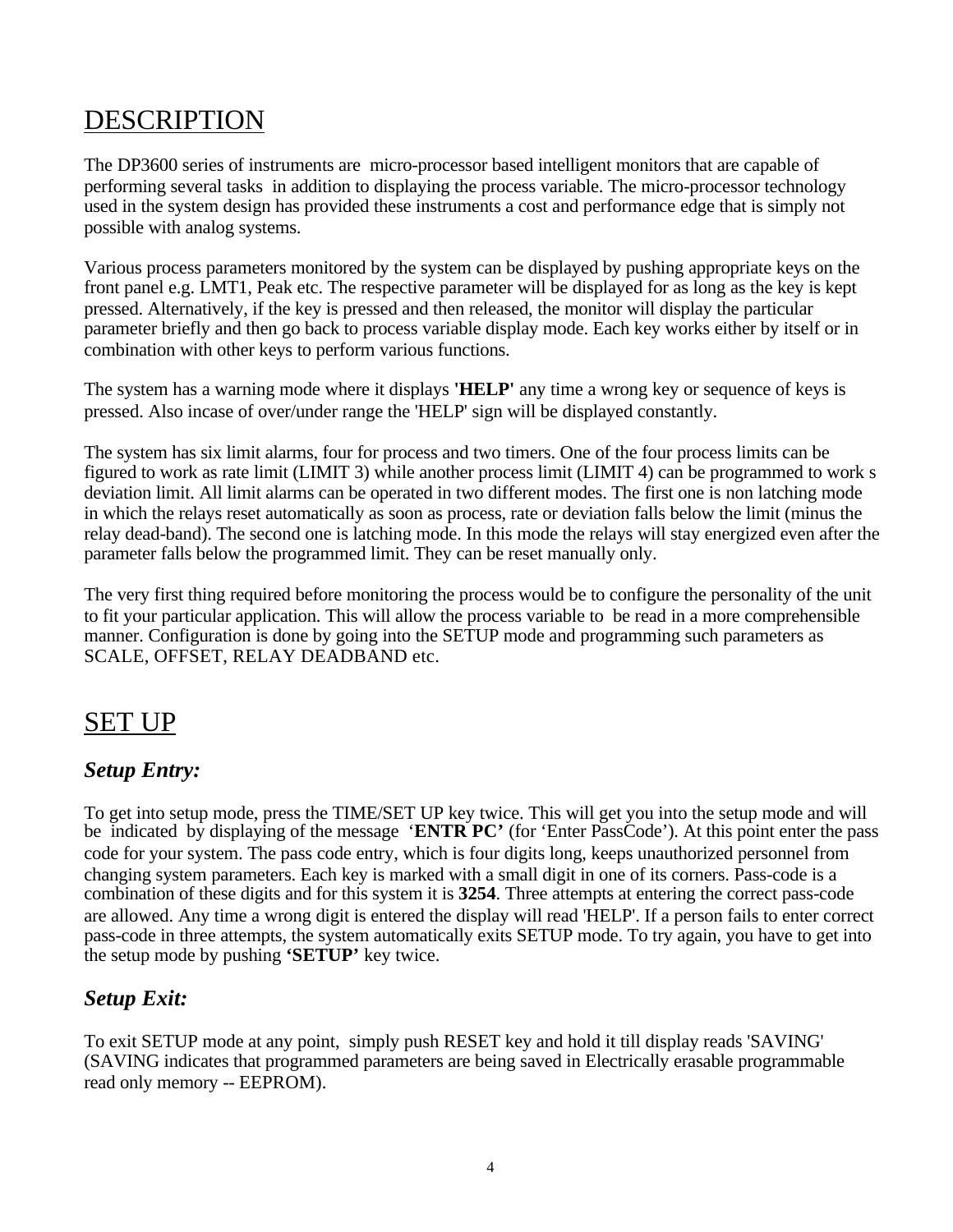#### *Programming Group Selection:*

On entering correct passcode, setup procedure starts. The very first step will let you select one of the three groups of parameters that you can program. Three available groups are: 1) SCALING 2) PROGRAM LIMITS 3) PROGRAM SYSTEM. Each group will let you program various parameters as shown below:

#### *SCALING*

#### *PROGRAM LIMITS*

- 1. High Scale
- 2. Low Scale
- 3. Offset
- 4. Tare
- 1. Process Limit1
- 2. Process Limit2
- 3. Setup limt 3 for Rate/Process
- 4. Process Limit 3
- 5. Setup Limit4 for Process/Deviation
- 6. Process Limit 4
- 7. Timer 1 Limit
- 8. Timer 2 Limit
- 9. Deadband for limits
- 9. Limits Normally open/close (1 Thru 4)
- 10. Limits Latching/Non Latching
- 11. Audio Alarm On/Off

#### *PROGRAM SYSTEM*

- 1. Display Options
- 2. Flash Time
- 3. Engineering units
- 4. Program Setpoint
- 5. Remote Tare/Hold
- 6. Input Type
- 7. Input Range

Push  $\gamma$  key to move from one programming group to the next. When a desired group is displayed, push SETUP key to select it.

## SCALING

#### *Decimal point:*

Decimal point mode is indicated as '**dp 9999'** (dp stands for DECIMAL POINT). Push ^v key to program decimal point. Each push on the ^v key moves the decimal point to the next position. After 9.999 the display will go to 9999. When proper decimal point position has been obtained push SETUP key to go to the next mode.

#### *High Scale:*

High scale mode is indicated by a brief display of the message **'HI SCLE'** followed by high scale value. The least significant digit (right most digit) will be flashing. The flashing indicates that pushing  $\gamma$  key will increment or decrement that particular digit. Pushing  $\gamma v$  key once and holding it down will increment the flashing digit. Releasing the ^v key and pushing it again immediately ( and then holding it in) will start decrementing the display. The desired number can be programmed by toggling the ^v key. To move to the next significant digit push <NXT> key, and to increment or decrement it, use  $\sim$ v key. After obtaining a new high scale value (or to retain the current one) push SETUP key to get to the next mode.

#### *Low Scale:*

Low Scale mode is indicated by the display first flashing '**LO SCLE'** and then the pre-programmed value of low scale. Again, to change the flashing digit value use ^v key. To change any other digit, use **<NXT>** key to make that digit flash and then use ^v key to change its value. After obtaining a new value (or to retain the present value) push setup key. This will also get you into the next function.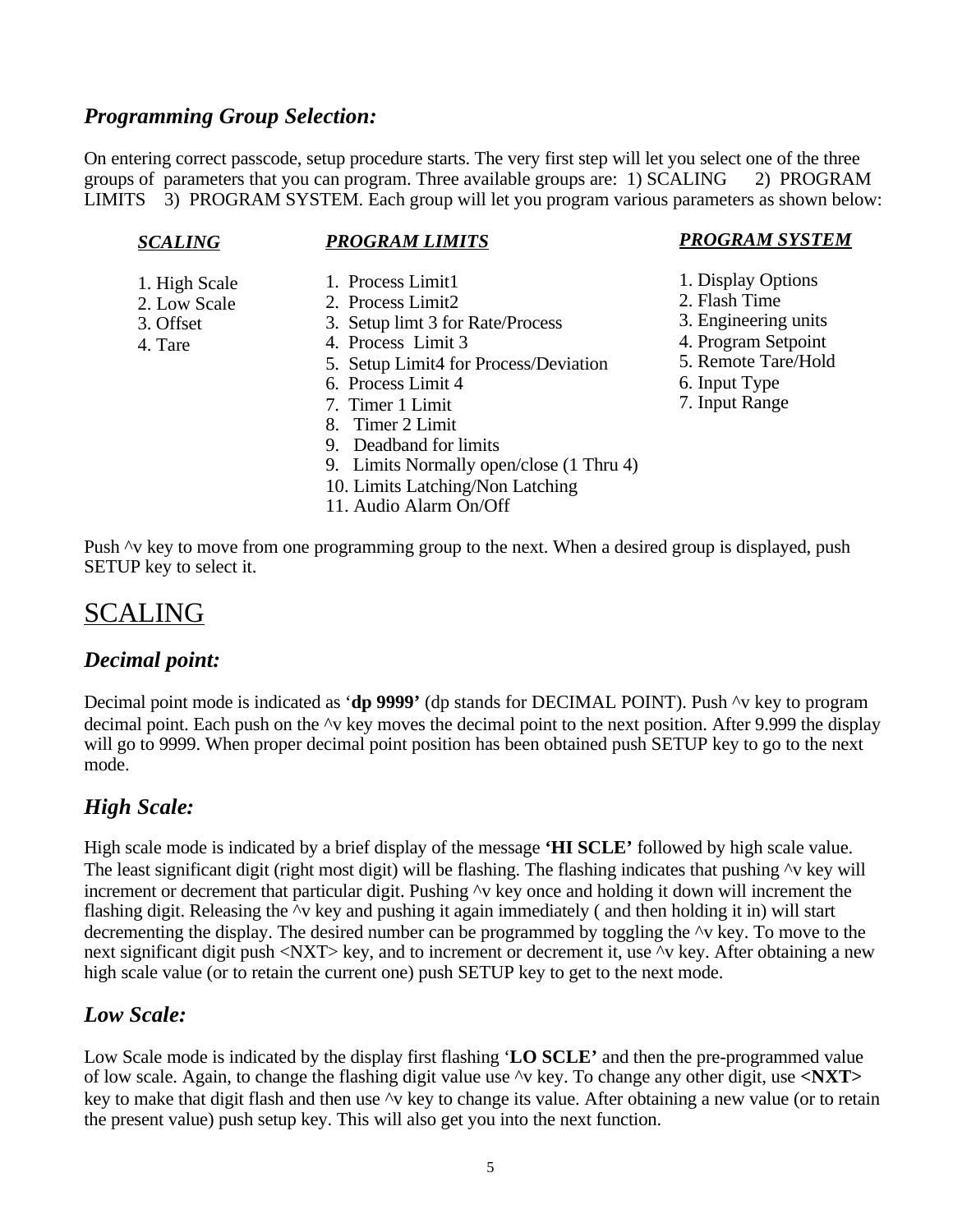#### *Offset:*

Next configurable function is offset and is indicated by the message **'OFFSET'** followed by current offset value. To change the value of flashing digit press ^v key. To move the flashing digit, push <NXT> key. After programming the desired value of offset, push the "SETUP" key to get to the next function.

#### *Tare:*

Tare mode is indicated by the word **'TARE'** followed by current Tare value. To change the value of flashing digit, press ^v key. To move the flashing digit, push **<NXT>** key. After programming the desired value of 'TARE' push **'SETUP'** key (Minimum programmable tare is zero, maximum is equal to the scale value). This will take us back to the very beginning of SETUP mode with the display showing the message **'SCALING'**.

## PROGRAM LIMITS:

#### *Process Limits (1 thru 4):*

If selection made from programming groups is for 'PROG LT' then the very first parameter programmed is process limit 1. This is indicated by the message **'PrG LT1'** followed by pre-programmed value of the limit. Again, use <NXT> key to move flashing to the next digit and  $\gamma v$  key to increment/decrement the value of the flashing digit.

The following steps are very similar to the above (i.e. for Limits 2,3 and 4 and also if Limits 3 and 4 are setup as process limits) and allow you to enter process limits 2 through 4. However, limits 3 and 4 can be configured to work as rate and deviation limits, respectively. Therefore, after programming limit 2, the next step takes us into selection of limit 3 as rate or process limit.

#### *Selection of Limit 3 as Process or Rate Limit:*

This step comes after programming Limit 2 and is indicated by the message **'LT3 RTE'** (if Limit 3 is setup as Rate limit) or **'LT3 Pr'** (if Limit 3 is setup as Process limit). Alternate selection can be made by pushing ^v key. Push **SETUP** key after making the selection.

#### *Programming Limit 3:*

#### *As Process Limit:*

If Limit 3, in the above step, was configured as a Process limit, then the message displayed on entering this mode will be **'PrG Lt3'**. This will be followed by displaying of current value of Limit 3 . Use <NXT> key to move flashing to the next digit and ^v key to increment/decrement the value of the flashing digit.

#### *As Rate Limit:*

If Limit 3, in the above step, was configured as a Rate limit, then the message displayed on entering this mode will be **'RATE Lt'**. This will be followed by displaying of current value of Limit 3 . Use **<NXT>** key to move flashing to the next digit and ^v key to increment/decrement the value of the flashing digit.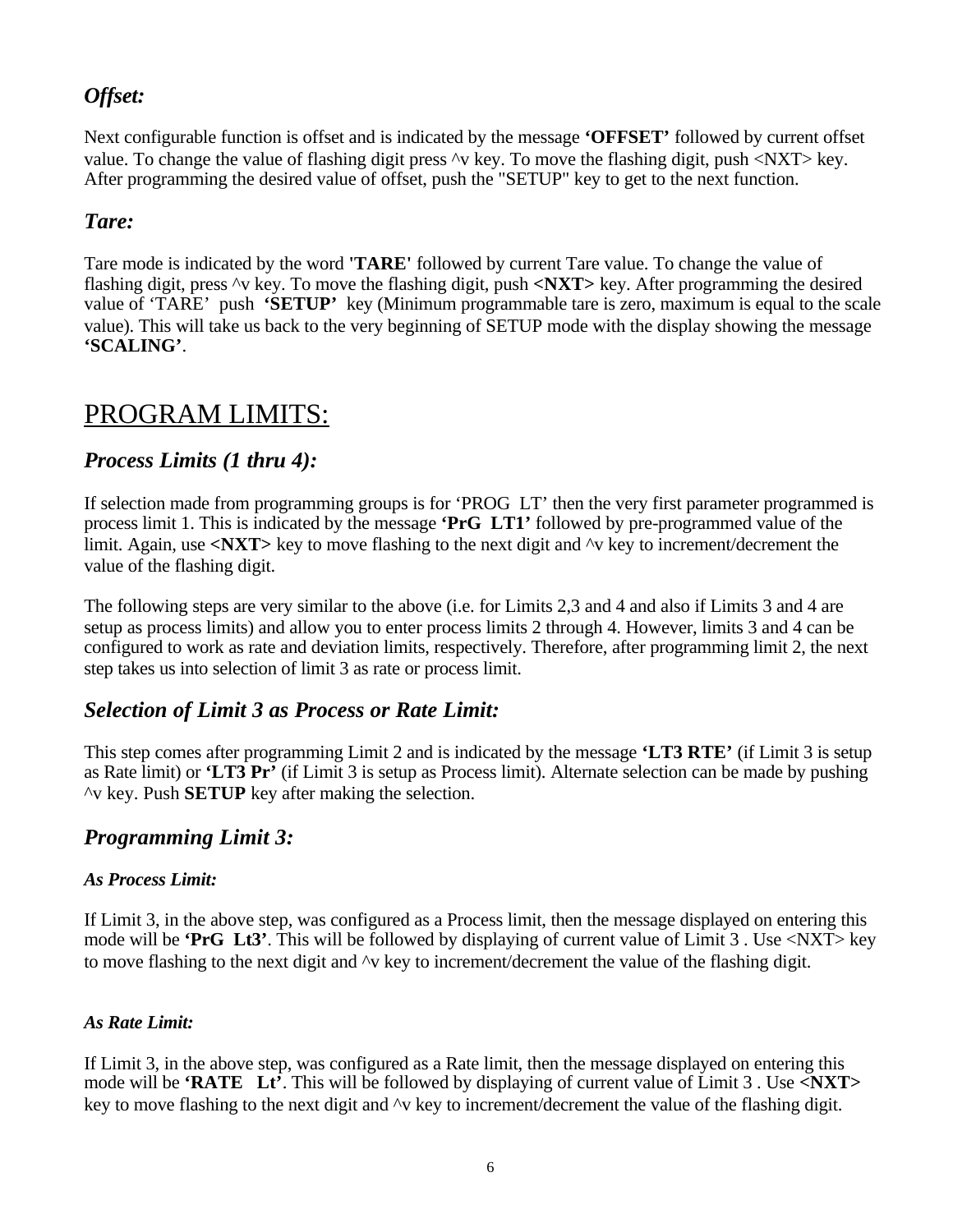#### *Selection of Limit 4 as Process or Deviation Limit:*

This step comes after programming Limit 3 and is indicated by the message **'LT3 Pr'** (if Limit 3 is setup as Process limit) or **'LT3 dEN'** (if Limit 3 is setup as deviation limit). Alternate selection can be made by pushing ^v key. Push **SETUP** key after making the selection.

#### *Programming Limit 4:*

#### *As Process Limit:*

If Limit 4, in the above step, was configured as a Process limit, then the message displayed on entering this mode will be **'PrG Lt4'**. This will be followed by displaying of current value of Limit 4 . Use <NXT> key to move flashing to the next digit and ^v key to increment/decrement the value of the flashing digit.

#### *As Deviation Limit:*

If Limit 4, in the above step, was configured as a Deviation limit, then the message displayed on entering this mode will be **'dEVN Lt'**. This will be followed by displaying of current value of Limit 4 . Use  $\langle NXT \rangle$  key to move flashing to the next digit and  $\gamma$  key to increment/decrement the flashing digit.

#### *Timers 1 and 2:*

This mode lets you enter values for timer 1 and 2. The display will read **'TR1 LT'** (for timer 1 limit) and **'TR2 LT'** (for timer 2 limit) followed by current programmed value of each of the timers. To change the value use  $\langle$ NXT $\rangle$  key in conjunction with the  $\sim$ v key. Once done, push the SETUP key to go to the following parameter.

#### *Relay Deadband:*

The parameter programmed after timers is limit deadband. The display will first read **"DEAD BD"** and then show the value of previously programmed dead-band. To change the value of flashing digit, press  $\sim$ v key. To move flashing digit, push <NXT> key. After programming the desired value of "dead-band" push **'SETUP'** key to get to the next function.

#### *Configuring Limits Normally open/Normally Closed:*

Following relay deadband, the alarm outputs are configured as normally closed or normally open. This will be indicated as **'LT1 N.O.'** ( if limit 1 is programmed as normally open) or **'LT1 N.C.'** (if limit 1 is programmed as normally closed). To make an alternate selection, push the ^v key. After selecting or to retain current setting, push the SETUP key. The following three steps are similar to the last step and in it limits 2 through 4 are setup as normally open or normally closed.

#### *Relay Latching/non Latching:*

The next function is configuration of relays as latching or non-latching. In non-latching mode the relays will reset automatically when the Process variable drops below the programmed limit. In the latching mode once the relays are energized they have to be reset manually even though the process variable might have fallen below the limit ( latching/non-latching mode is only for process, rate and deviation limits). If the system is in latching mode the display will read **'LATCH'**. Alternately, the display will read **'NON LCH'** (for "non latching"). To get the alternate mode push ^v key. To retain present mode push SETUP key.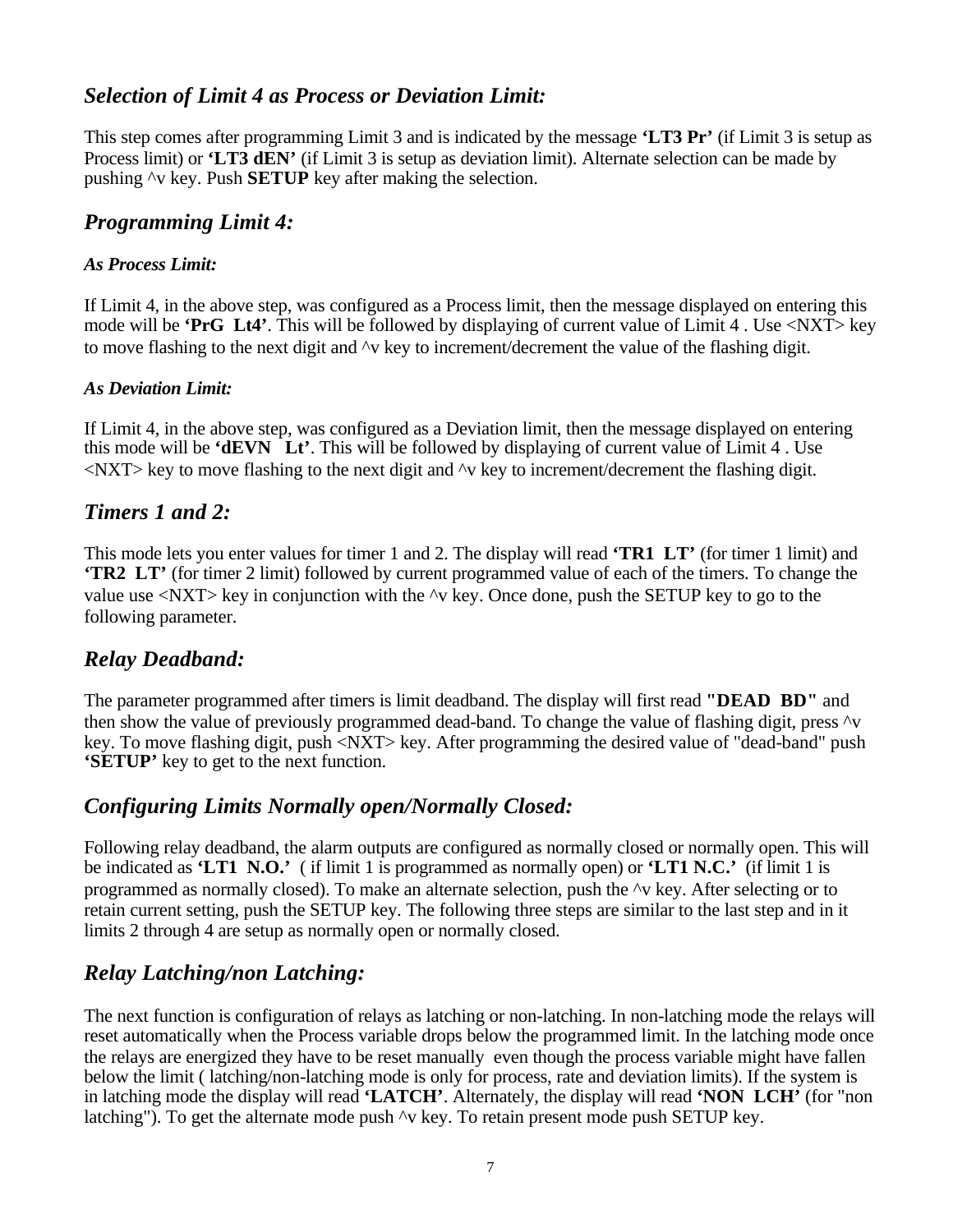#### *Audio Alarm On/Off:*

This unit supports an audio alarm which comes on when ever a limit value is exceeded. This alarm can be turned On or Off, as desired. The selection is made by pushing **^v** key. If the alarm is ON, the display will read **'ALR ON'** (Alarm On). Alternately, it will display **'ALR OFF'** (for 'Alarm Off'). Push **SETUP** key after desired setting is displayed. This last push on **SETUP** key will also take you back to the very beginning of setup mode.

## PROGRAM SYSTEM:

#### *Display option:*

This is the very first step in programming the system and in this step, display option is selected. One of the following options can be selected:

| 1) Display process variable    | (PROCESS) | 5) Display High Peak       | (HIGH PT) |
|--------------------------------|-----------|----------------------------|-----------|
| 2) Display set-point deviation | (SP DEN)  | 6) Display Low Peak        | (LO PT)   |
| 3) Display rate                | (RATE)    | 7) Elapsed time indication | (ELPSD T) |
| 4) Display process change      | (PR CNG)  | 8) Scan all parameters     | (SCAN)    |

To make a selection push **^v** key. The display will indicate the selected option as indicated in parenthesis against each option. Once the desired display mode has been selected, push the **SETUP** key.

#### *Flash Time:*

Flash time is the time inbetween the message which indicates the active display parameter and its value e.g. if the selected display option in the above step was **'PROCESS'**, then the display will periodically display the message **'PROCESS'** to indicate that the displayed value is process variable. Flash time is in seconds. Thus if the programmed flash time is 20, then process value will be displayed for 20 seconds before the message **'PROCESS'** will be displayed. Use **^v** and **<NXT>** keys to get the desired time. On finishing, push **SETUP** key.

#### *Engineering Units:*

This step lets you program three alphabet long engineering units e.g. PSI, YDS, FT etc. On entering this mode, the active alphabet will be flashing. To change it, push  $\gamma v$  key and keep it pushed till the desired alphabet shows up. Toggle the **^v** key to go up or down in the alphabets. Use **<NXT>** key to move to the other alphabets and then use ^v key to change them. Programmable alphabets are:

```
A,B,C,D,E,F,G,H, I,J,L,N,O,P,Q,R,S,T,U,Y
```
After obtaining the desired units, push SETUP key and this will take you to setting up the next parameter.

#### *Setpoint:*

Setpoint entry mode is indicated by the message '**SETPT'** followed by the display of current setpoint value e.g. 20.00. To enter new setpoint use <NXT> key in conjunction with  $\gamma v$  key. Once done entering new value, or to retain the previous value, push the SETUP key.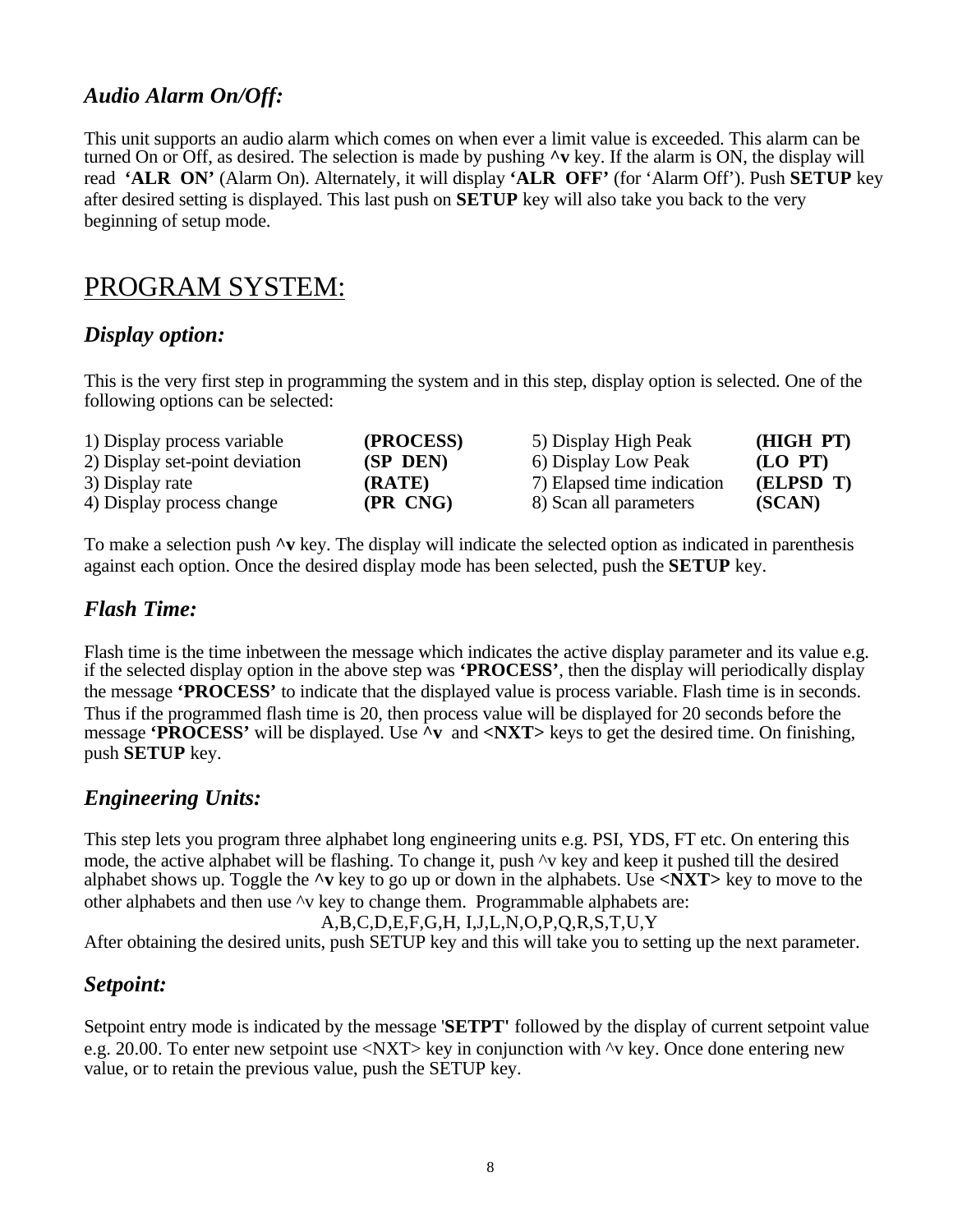#### *Rate Time-Base:*

This step is for programming time-base for calculation of Rate. Units of time-base are seconds. Again, the active digit will be flashing. To change the value, push **^v** key. To activate another digit for change, use **<NXT>** key. On finishing, push **SETUP** key.

#### *Remote Tare/Hold:*

Remote Tare/Hold feature lets you select between the remote switch being used for resetting tare or holding the reading on the display. The display will read **'RT TARE'** (for remote Tare) or **'RT HOLD'** ( for remote display hold feature ). To get the alternate mode push  $\sim$ v key. Else push SETUP key and this will get you into the next function.

#### *Input Type:*

The step after remote Tare/Hold is selecting the input type. The display will first read **'IP TYPE'** followed by the current selection. Various input types are:

| i) CURRENT   | 4-20MA Signal              |
|--------------|----------------------------|
| ii) VOLTAGE  | $0-10$ Vdc, $0-5$ Vdc etc. |
| iii) LO VOLT | $0-100$ mv etc.            |

To make a selection push  $\sim$ v key. After selection push SETUP key to go to the next step.

#### *Input Range:*

The following step is the last step in this process. This is where you program the input range of your signal. On entering this mode, the display will first read **"IP RNGE"** (for input range) followed by the indication of current input range. Following RANGE values should be entered for various inputs:

| <b>INPUT TYPE</b> | <b>INPUT RANGE</b>     | <b>PROGRAMMED VALUE</b> |
|-------------------|------------------------|-------------------------|
| VOLTAGE           | 0-10VDC Signal         | 10.000                  |
| <b>VOLTAGE</b>    | 0-5 VDC Signal         | 5.000                   |
| <b>CURRENT</b>    | 4-20ma Loop Current    | 20.00                   |
| LO VOLT           | 0-100 Millivolt Signal | 100.0                   |

If the end user recalibrates any of the process inputs to different values he/she must enter new values here.

NOTE: THE INPUT TYPE IS SET ACCORDING TO THE MODEL ORDERED. SIMPLY MAKING A SELECTION WILL NOT CONVERT THE UNIT FROM A CURRENT TO A VOLTAGE OR A MILLIVOLT UNIT. THIS IS A HARDWARE CHANGE AND MUST BE SELECTED AT THE TIME OF PLACING THE ORDER.

After entering the desired input range, push the **SETUP** key. This will take us back to the very beginning of setup mode with the display reading SETUP briefly and then SCALING. To exit at this point push and hold **RESET** key till the display shows **'SAVING'**.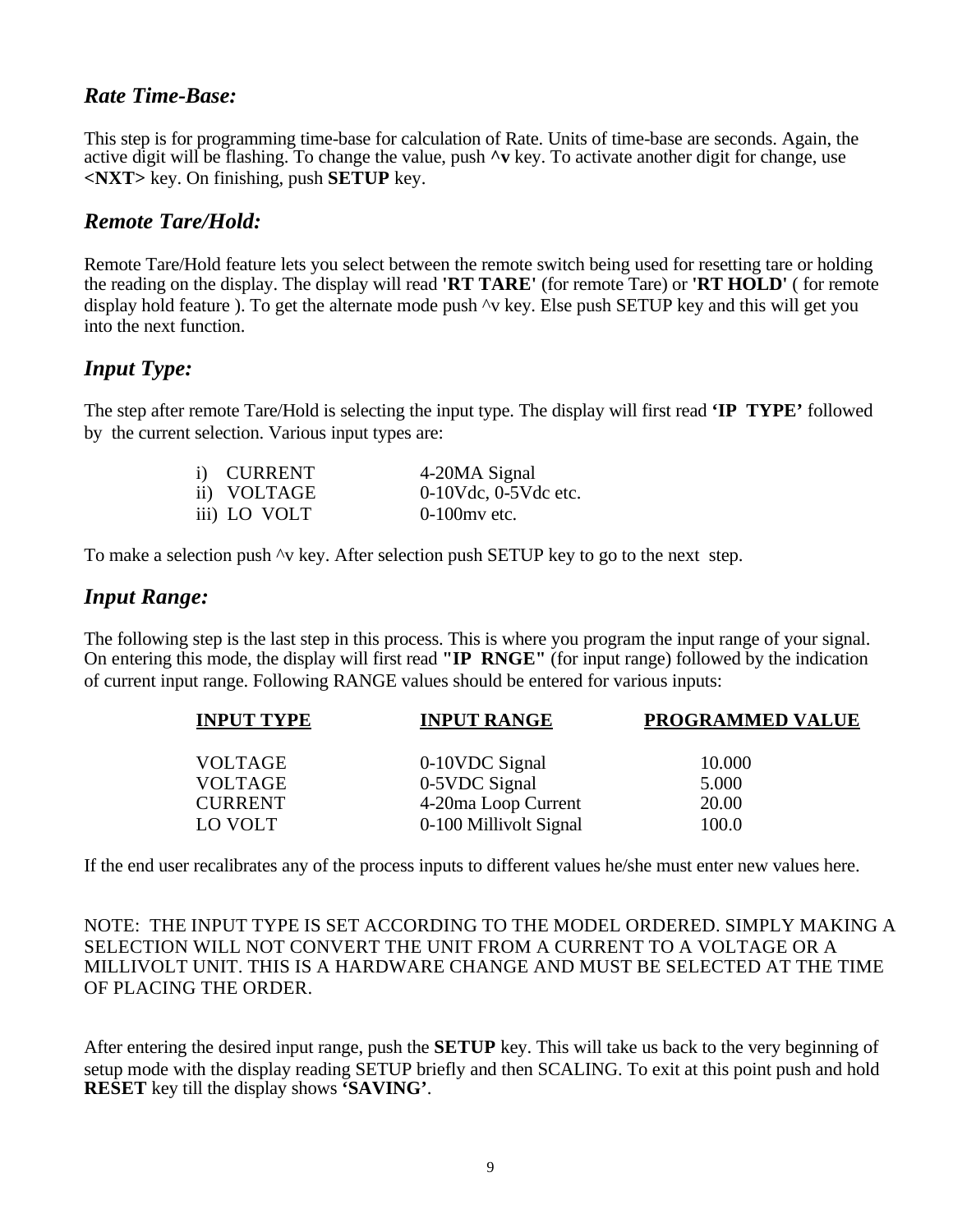## SET UP FLOW CHART:

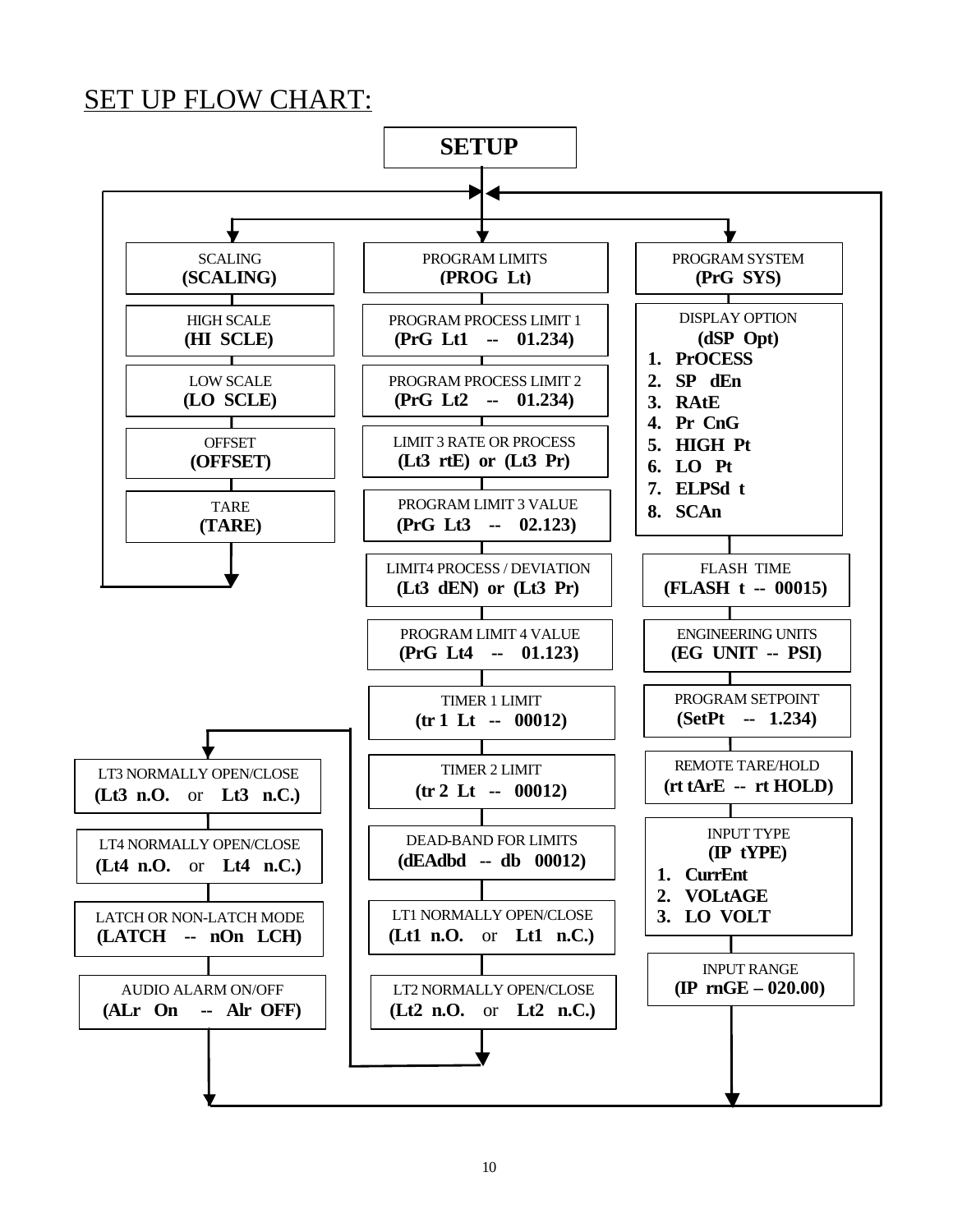## MAX. AND MIN. READINGS (PEAKS)

#### *Displaying:*

To display the peak values of Process variable push Peak key once and let go. The display will first indicate '**HIGH Pt'** briefly and then the value of the highest Process variable value monitored by the system. A second push while high peak is being displayed will bring up low peak value on the display. The value will be preceeded by the message **'LO PT'**..

#### *Resetting:*

To reset the peaks to the present value of Process Variable simply push the PEAK key once and keep it pushed. The display will briefly indicate '**HIGH Pt'** and then the value of the high peak. With the PEAK key still pushed, go on to press the RESET key. On resetting the display will indicate the new value of high peak. To reset the low peak value, get the system in low peak display mode. This is done by pushing the PEAK key twice. Do not release the PEAK key after the second push. While keeping the PEAK key pushed, press the RESET key. This will reset the low peak to current Process Variable value.

## RATE

The DP3600 unit keeps track of the rate of process change and can be displayed by pushing the key labeled **'RATE'**. The display first reads **'RATE'** followed by the rate value that was monitored over the last time base. The maximum rate of change displayable is equal to the value of High Scale. If the calculated rate is negative, it will be indicated so by a negative sign. Rate time base, which is in seconds, is programmable and is set during SETUP of the unit.

## TIME

#### *Displaying:*

The system keeps track of the process run time in hours, minutes and seconds. The display format is **HH.MM.SS** ( $HH = Hours$ ,  $MM = Minutes$ ,  $SS = Seconds$ ). To display the elapsed time since the system was turned on or last reset, push the **TIME** key. The display will first read **'ELPSd t'** (for ELAPSED TIME) and then the value of elapsed time.

#### *Resetting:*

To reset the timing and start it all over again, first push the **TIME** key and while keeping it pushed press the **'RESET'** key. The time will reset and the display will read **'RESET'** following which the unit will start tracking time from zero.

NOTE: On resetting, the time relays, if energized, will de-energize and would be activated again when the programmed amount of time has elapsed.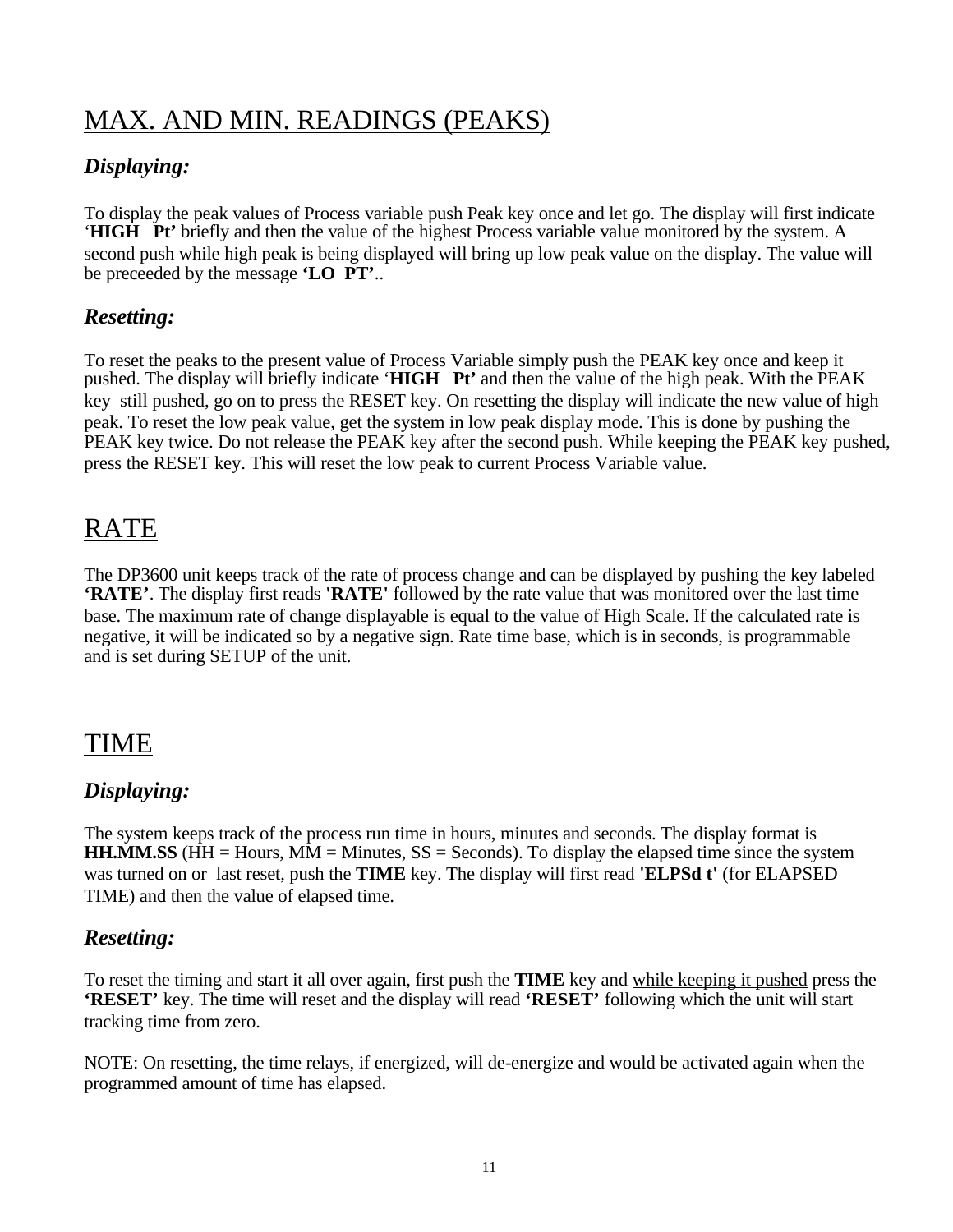## PROCESS CHANGE

## *Displaying:*

The system will constantly monitor the total amount of change in process variable since start or last reset. This change is displayable in engineering units by pushing the **'PR CNG'** key.

This function is useful in tracking the change that has taken place in the process e.g. in a tank containing 300 gallons of water, an addition of 200 gallons will show that the total amount of water is 500 gallons. On pushing the **'PR CNG'** key the display will indicate 200 gallons as the total change. Now assume that 400 gallons of water is pumped out. The total amount of water left in the tank would now be indicated as 100 gallons. The change that has taken place in the total volume of water from its original 300 gallons can be displayed by pushing the "PR CNG" key and it would be 200 gallons.

#### *Resetting:*

To start tracking the change from a new point, the Process change being indicated can be reset to zero . To do so, push the **'PR CNG'** key twice and keep it pushed. The display will flash the present change value three times and then reset it to zero (keep the "PR CNG" key pushed till the display shows zero or close to zero). This flashing feature is provided so that if **'PR CNG'** key gets pushed twice accidently while trying to display the process change it would provide a chance to get out of reset mode without actually resetting the reading. Therefore, if **PR CNG'** key is released any time before the three flashes, the current reading of "Process Change" will be retained.

## SCALING

Scaling is useful in reading the sensor output directly in engineering units e.g. a load cell putting out 4 - 20 ma signal can be scaled to read 0 - 4000 pounds of load.

Scale is entered as two different values i.e. High Scale and low Scale. High scale corresponds to the maximum output of the transducer and low scale to low output. e.g. For a 0-5V transducer if it is desired to read 200 units at 0VDC and 3000 units at 5VDC output then set low scale equal to 200 and high scale to 3000. The DP3600 unit will linearly scale the transducer output. For a transducer with 4-20ma the low scale reading can be obtained at the programmed offset value. For instance if offset is set to 4.00, then the low scale reading will be obtained when the unit sees a 4.00ma signal from the transducer.

Scaling is obtained during setup mode and immediately follows the setting up of decimal point. Maximum programmable high scale is from 1-30000 and low scale from 0-high scale value.

Scaling can be programmed and displayed in SETUP mode only (look under setup).

## **OFFSET**

The system provides the capability of programmable offset. This is useful if a certain amount of input from the transducer is required to read zero e.g. for a 4-20ma input , 4ma can be made to read zero.

Offset can be programmed and displayed in the SETUP mode only (look under setup).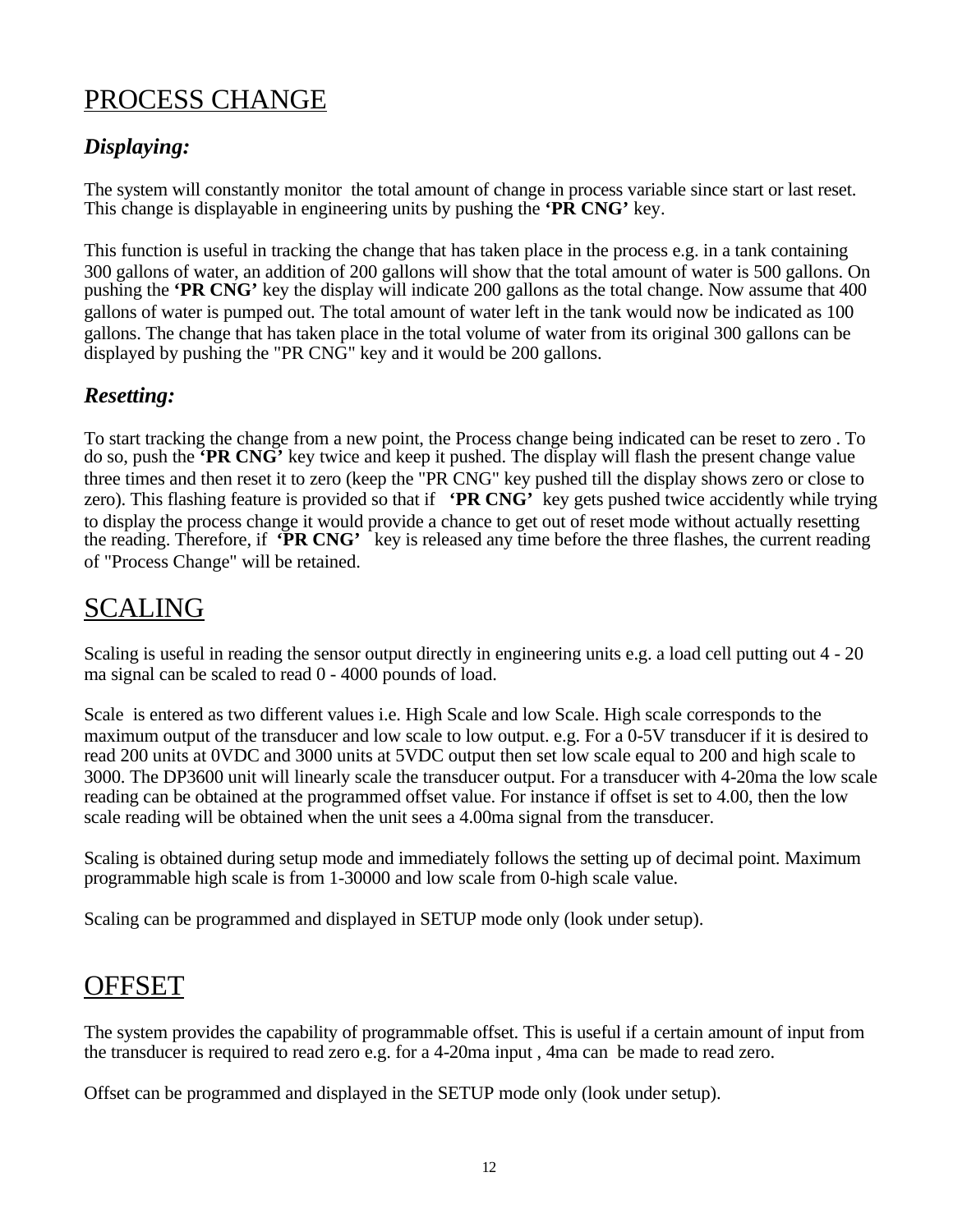## TARE

Tare function is used for taking out a preset amount of process variable from the total reading e.g. if we are measuring weight of a certain product being put in a container but do not want the weight of the container to show on the display, then enter the weight of the container as tare value. The DP3600 unit will then automatically subtract the weight of the container from the total reading and display the weight of the product only.

Desired Tare is entered during SETUP procedure. Also, while entering Tare in SETUP, pushing the 'TARE' key will take the reading at that instant and store it as a new tare value.

DP3600 units also allow remote resetting of the TARE by using an external switch. This switch is connected between pins 13 and 14 on the rear connector. When ever the remote switch is activated, DP3600 will take the reading at that instant and store it as a tare value. As long as the switch is kept activated the unit will keep taking the reading as a new tare value.

For the remote switch to accept the reading as tare, the unit must be setup as such. This is done during the setup mode. Alternatively the same switch can be used to hold the display. Therefore, make sure that during setup when configuring tare/hold, the display must read **'RT TARE'**.

## LIMITS

#### *Process Limits:*

#### *Displaying:*

The LIMITS key is used for displaying Process Variable limits. Pushing the LIMITS key twice will briefly display **PR LT1** (first push displays RATE) and then go on to show the process based limit 1 value. Each consecutive push there after will display **'PR LT2'** and programmed limit 2 value, **'PR LT3'** and its value, **'PR LT4'** and its value. If limits 3 and 4 are configured as rate and deviation limits respectively, then the third push will display **'rATE Lt'** followed by rate value and the fourth push will display **'dEVn Lt'** followed by deviation limit value. The programming of process limits is done during setup procedure (look under SETUP).

#### *Resetting:*

Once energized, alarms can be reset in two different ways --- automatically or manually (non latching or latching). In non latching mode the alarm outputs will de-energize on their own when the process variable drops below the limit value. In the latching mode they stay energized even if the process variable drops below the limit. To reset the energized outputs in latching mode, first make the display indicate the limit that needs to be reset e.g. **'PR LT2'**, by pushing the **'LIMITS'** key (as described above under 'Displaying'). Next, **while keeping the 'LIMITS' key pushed**, go on to push the **'RESET'** key. The respective alarm output will de-energize and the system will indicate so by displaying RLY RST. Selection of latching or non-latching mode for outputs is done during setup.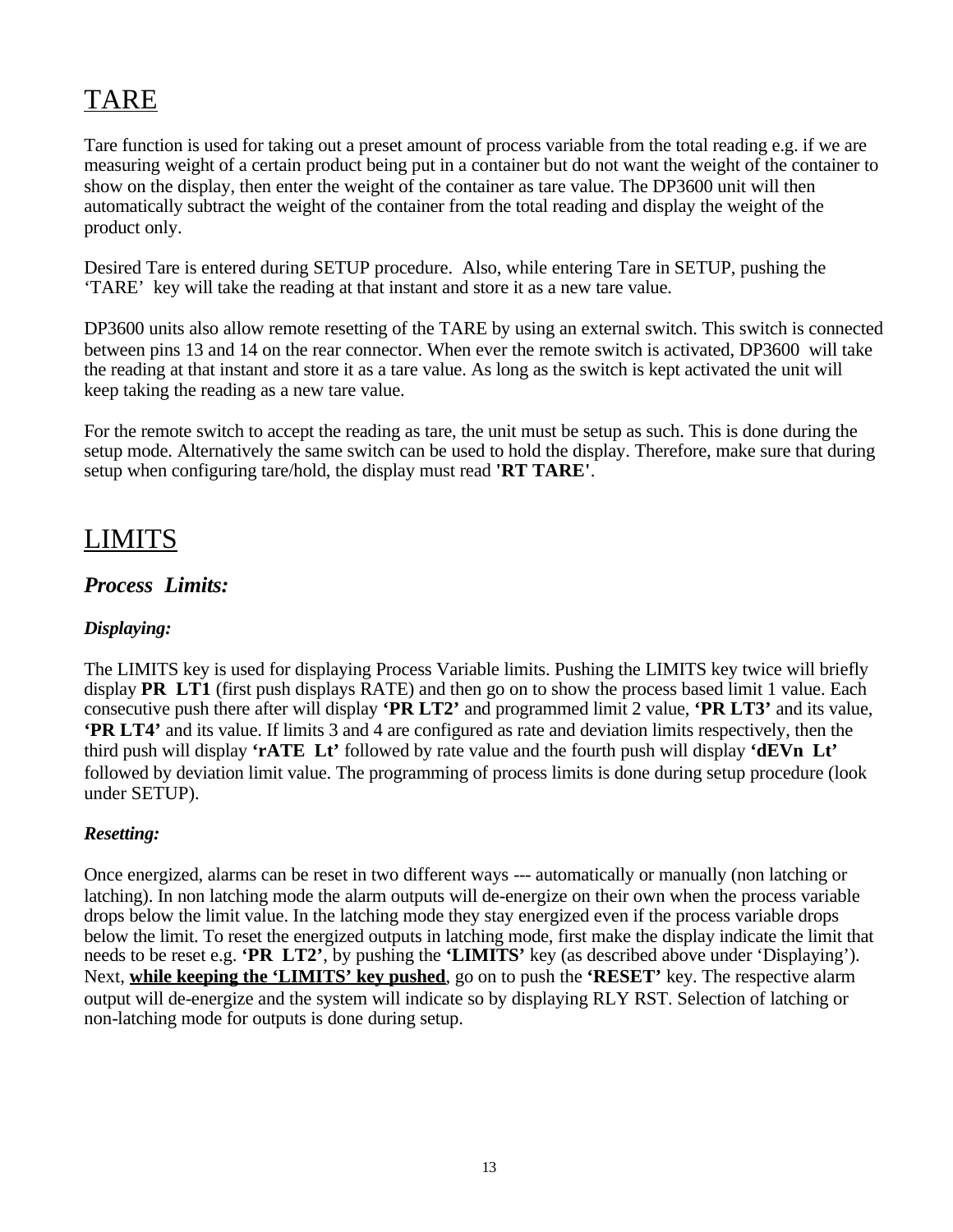#### *Timer Limits:*

#### *Displaying:*

To display timer limits, first push the **TIME** key. While still in this mode go on to push **LIMITS** key. The display will briefly show **TR1 LT** (for timer 1 Limit) and then the previously programmed value. Pushing the **LIMITS** key one more time will display **TR2 LT** followed by pre-programmed timer 2 value. Programming of timer limit values is done during setup procedure (for details look under SETUP). Timer values are can also be displayed without pushing **'TIME'** key. **TR1 LT** and **TR2 LT** is displayed following Process limit 4 (or deviation limit) value, as described above under Process Limits.

#### *Resetting:*

The two timer outputs will reset as soon as the time is reset to zero. Time is reset to zero by pushing **TIME**  and **RESET** keys simultaneously.

## ALARM OUTPUTS

#### *Status:*

The system has optional process and timer alarm outputs that are activated when the limit is achieved on each one of them. The alarms can be programmed as normally open or normally closed (see SETUP). The status of these is indicated on the front panel by the LEDs. When ever an alarm is activated the respective LED is turned on.

#### *Electro-Mechanical Relay Option:*

DP3600 units can be ordered with either open collector outputs or electro-mechanical relays. (Check model number printed on the unit for option). If ordered with relays, then these relays are programmed during Setup to operate as either Normally Open (NO) or Normally Closed (NC). The default setting is Normally Open. Each of these limit relays provides a switched output whenever a limit is reached. The maximum rating for a 120Vac unit is 120Vac @ 0.5 amp or 28 Vdc @ 1.0 amp.

#### *Figure 1. Electro-mechanical Relays Hookup Example*

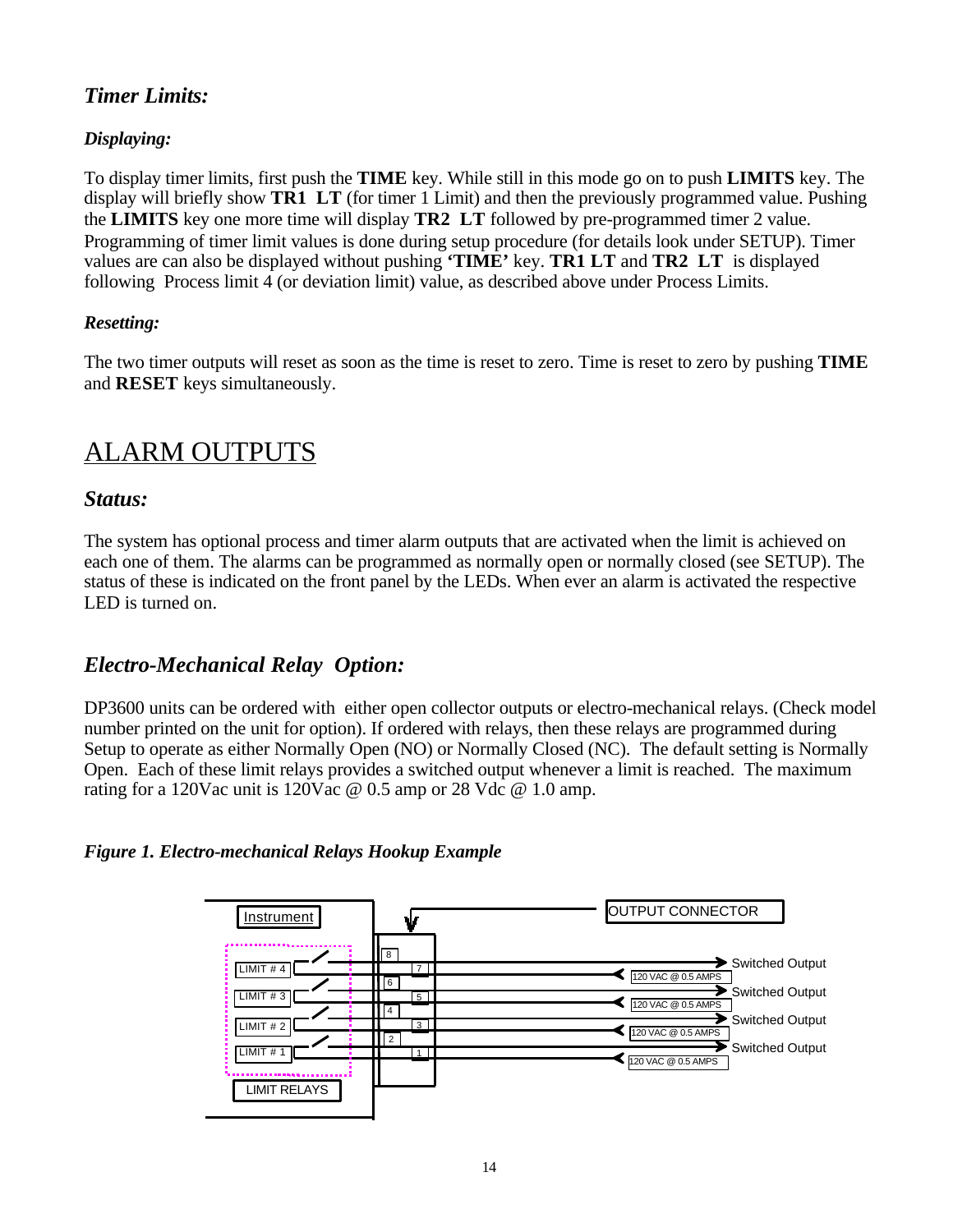#### *Open Collector Option*

Whenever a limit is reached an open collector output provides a 5 Vdc signal at 50ma, on the output connector, e.g... Limit 1 provides its 5 volt output signal between pins 1 and 2.

#### *Figure 2. Open Collector Hookup Example*



## HOLD FUNCTION

The hold function allows to freeze the Process Variable reading in the display window indefinitely till the Hold pin is active. This function is activated by tying Hold pin (pin13) to the digital ground pin (pin 14) through a relay or switch.

## SAVING PARAMETER:

DP3600 saves all the programmed parameters in an EEPROM (electrically erasable programmable read only memory). An EEPROM stores the programmed parameters even when the power is removed from the unit. However, it is important to note that if the parameters are being changed during setup, they must be saved in the EEPROM by pressing and holding **RESET** key till the display reads **'SAVING'**. If the parameters are **NOT** saved and the power is removed from the unit, any newly changed values will be lost (the unit will maintain the old values).

## POWER

Power connection should be made to the three terminal connector as shown in figure 3. Also, make note that it is very important that the power line inputs and the power ground are not switched. Doing so will permanently damage the instrument. Refer to the drawing for proper connections. For convenience, the printed circuit board is labeled **L1 L2 GND** on the under side of three terminal power connector.

For instruments with the 12Vdc power option, refer to Figure 3.

NOTE: WHILE MAKING POWER CONNECTION TO THE UNIT, MAKE SURE THAT AC POWER LINE L1 OR L2 IS NOT ACCIDENTALLY CONNECTED INTO THE GROUND (GND) TERMINAL. THIS WILL RESULT IN PERMANENT DAMAGE TO THE INSTRUMENT.

#### *DOUBLE CHECK THE CONNECTIONS BEFORE APPLYING POWER!!*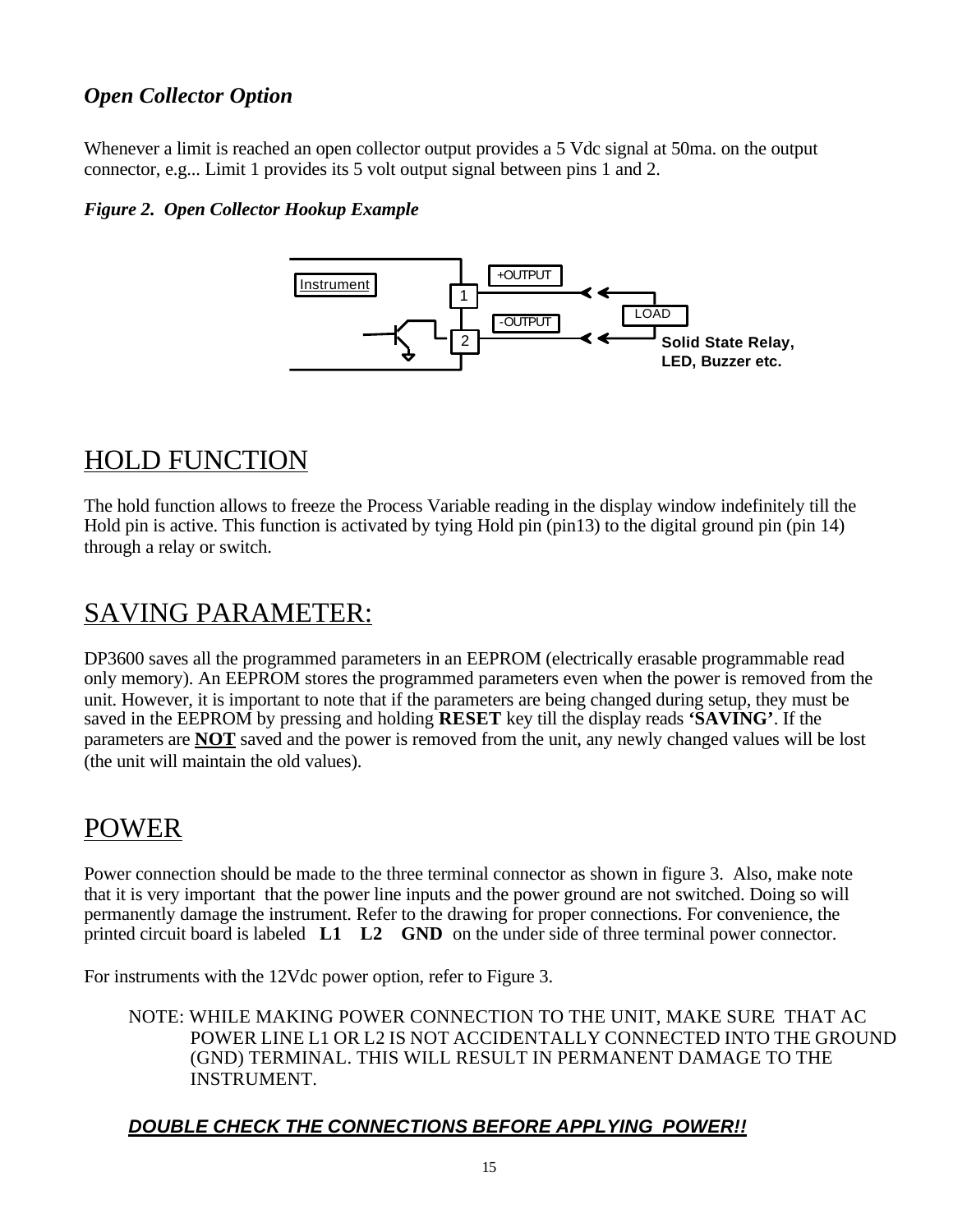## FIGURE 3. REAR VIEW OF DP3600 INSTRUMENT



## OUTPUT CONNECTOR PIN ASSIGNMENT:

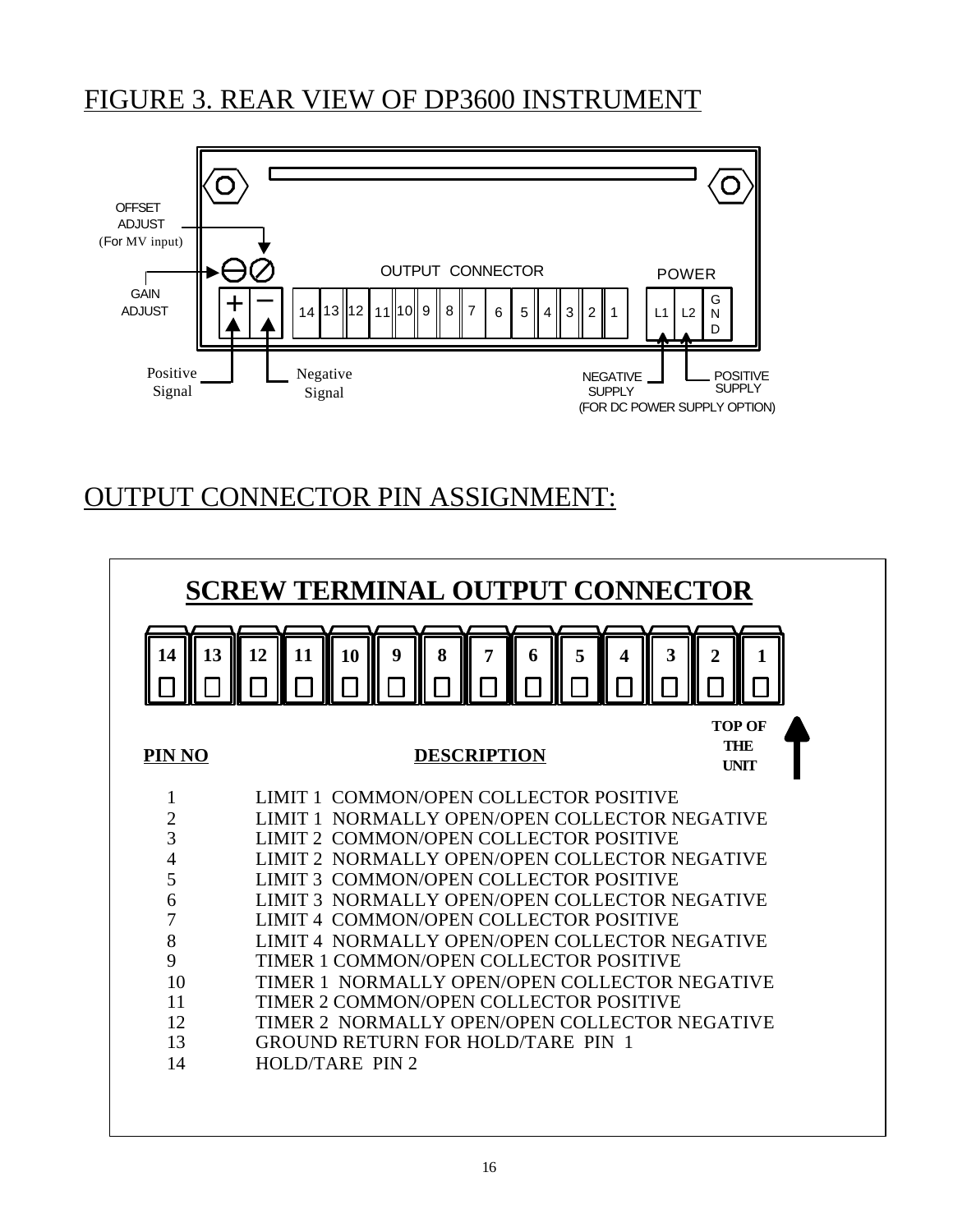## TROUBLE SHOOTING

If the meter locks on a particular display, unplug and plug in again the meter to unlock the display.

A total reset defaults all scaling values to zero. To perform this reset, re-apply power with **RESET** key pressed in.

Factory preset values for Current, Voltage and millivolt, respectively, can be programmed by simply reapply power with either **^v, RATE** or **TARE** key pressed in. Respective default values are for CURRENT, VOLTAGE and MILLIVOLT inputs are:

#### *Factory default settings for voltage, current and millivolt:*

| PARAMETER         | <b>CURRENT</b><br><b>INPUT</b> | <b>VOLTAGE</b><br><b>INPUT</b> | <b>MILLIVOLT</b><br><b>INPUT</b> |
|-------------------|--------------------------------|--------------------------------|----------------------------------|
| <b>HIGH SCALE</b> | 20.000                         | 10.000                         | 100.00                           |
| <b>LOW SCALE</b>  | 0.000                          | 0.000                          | 0.000                            |
| <b>OFFSET</b>     | 0.00                           | 0.00                           | 0.00                             |
| TARE              | 0.000                          | 0.000                          | 0.000                            |
| <b>LIMITS</b>     | 1.000                          | 1.000                          | 1.000                            |
|                   |                                |                                |                                  |

#### *Error Messages:*

Various error messages indicated on the display are interpreted as below:

#### ERROR MESSAGES AND SOLUTIONS

| <b>ERROR MESSAGE</b> | <b>ERROR CONDITION</b>                                                                         | <b>SOLUTION</b>                                                                                                                                                                                      |
|----------------------|------------------------------------------------------------------------------------------------|------------------------------------------------------------------------------------------------------------------------------------------------------------------------------------------------------|
| 'EE EROR'            | The unit was unable to<br>save programmed value<br>in EEPROM -- possible<br>failure of EEPROM. | If the message keeps coming up,<br>unplug the unit and reapply power.<br>If the unit still displays the error<br>message, send it in for repair.                                                     |
|                      |                                                                                                | If the error message followed by<br>8.8.8.8.8.8 and the revision<br>number are displayed occasionally,<br>it is an indication that the power<br>line is very noisy and needs a<br>power line filter. |
| 'PIO ERR'            | Analog to digital conv-<br>erter error or keyboard<br>processing error.                        | See above                                                                                                                                                                                            |